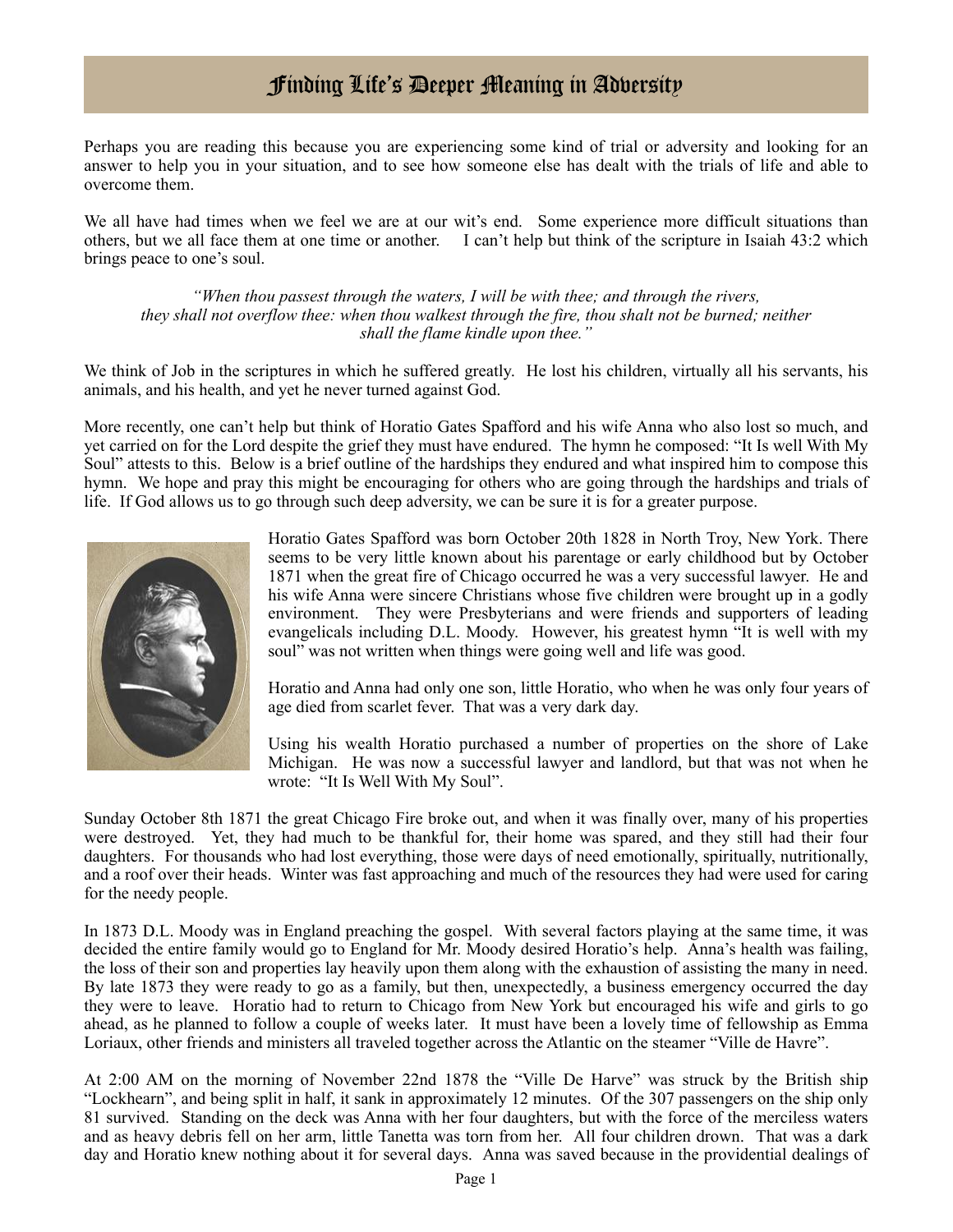## Finding Life's Deeper Meaning in Adversity

God, a plank floated close to her which she grasped, and the next thing she could recall was the splashing of an oar as she lay at the bottom of a little boat. When she came to, and learning the fate of her family, unspeakable grief filled her soul.

One of the ministers traveling with Anna was Pastor Nathaniel Weiss who heard her say: "God gave me four daughters, now they have been taken from me. Someday I shall understand why". In those very dark hours she was conscious of hearing a voice which said: "You were spared for a purpose", and immediately recalled that which had been spoken to her at a previous time: "It's easy to be grateful and good when you have so much, but take care that you are not a fair-weather friend to God."

Anna was taken to Cardiff, Wales where she sent a telegram to Horatio telling of the drowning of their daughters. The telegram said: "**Saved Alone**". Upon receiving the telegram Horatio immediately left Chicago to travel to England. Bertha, a daughter who was born to Horatio and Anna later, recorded that during that voyage the captain of the ship called Horatio to the bridge. He informed him that as close as possible they were over the spot where the Ville de Harve was wrecked.

2694 ESSACE CCA **UNION THE TRE TVT** foodwin ver lost until an Ru about

*Nine days after the shipwreck Anna cabled Horatio, "Saved alone. What shall I do . . ."*

Returning to his cabin, as Horatio sat alone (and yet he was not alone for the Lord was with him), he penned the following words:

> *When peace like a river, attendeth my way, When sorrows like sea billows roll; Whatever my lot, Thou hast taught me to say, It is well, it is well with my soul.*

*Though Satan should buffet, though trials should come, Let this blest assurance control, That Christ hath regarded my helpless estate, And hath shed His own blood for my soul!*

> *It is well ... with my soul! It is well, it is well, with my soul*.

*My sin, oh, the bliss of this glorious thought! My sin, not in part but the whole, Is nailed to the cross, and I bear it no more, Praise the Lord, praise the Lord, O my soul!*